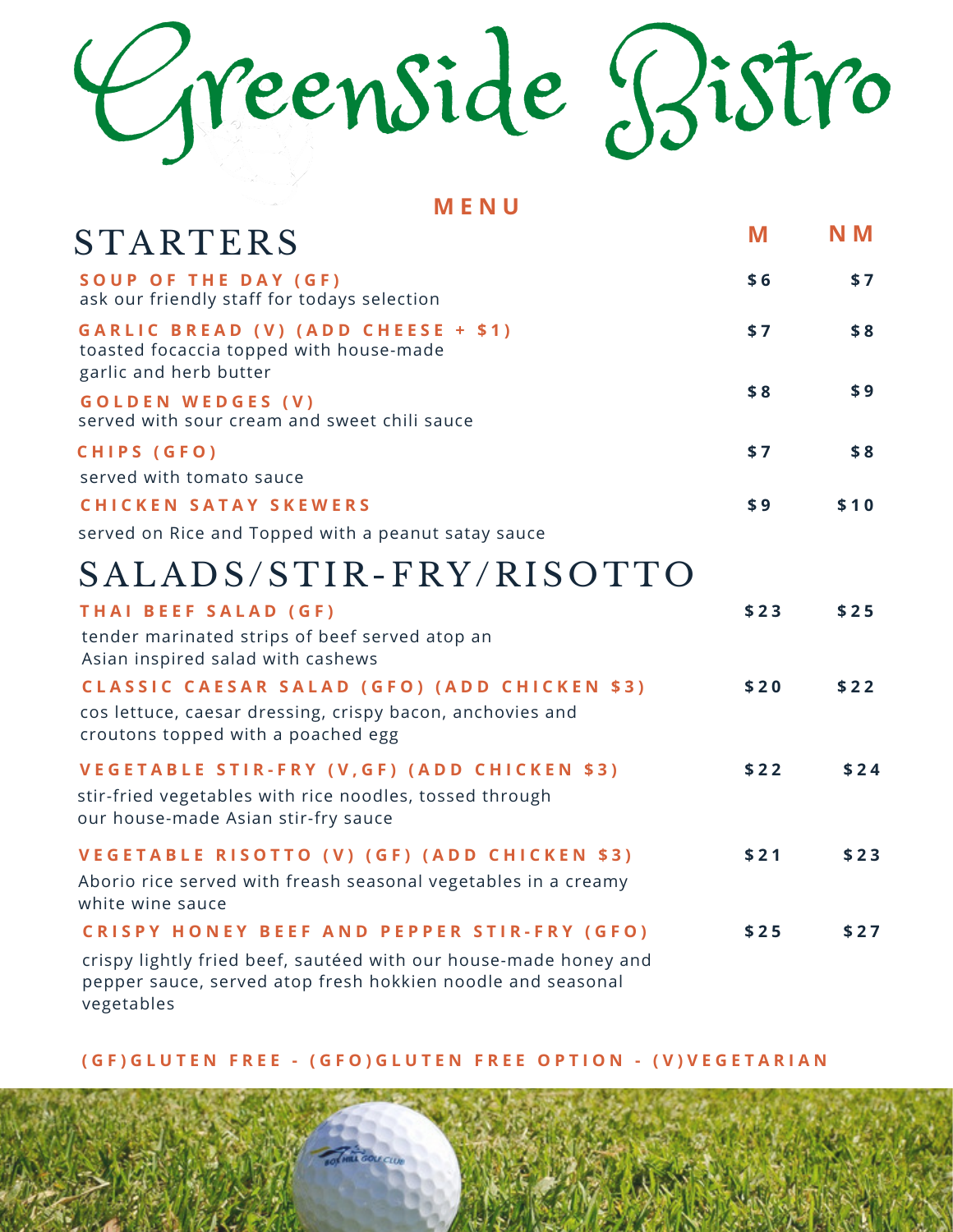## Greenside Bistro



| <b>SEAFOOD</b>                                                                                                                                                                                                                                                        | M    | N M  |
|-----------------------------------------------------------------------------------------------------------------------------------------------------------------------------------------------------------------------------------------------------------------------|------|------|
| <b>GARLIC PRAWNS (GF)</b><br>Australian prawn cutlets tossed in a creamy garlic sauce, served on<br>jasmine rice and topped with parmesan cheese                                                                                                                      | \$25 | \$27 |
| GARLIC AND HERB CRUMBED BARRAMUNDI (GFO)<br>garlic and herb crumbed barramundi fillets, oven baked and served<br>with a side of chips and garden salad                                                                                                                | \$25 | \$27 |
| LIGHTLY FRIED BARRAMUNDI (GFO)<br>lightly fried barramundi served with a side of chips, salad, tartare<br>and a lemon wedge                                                                                                                                           | \$23 | \$25 |
| <b>SEAFOOD BASKET</b>                                                                                                                                                                                                                                                 | \$23 | \$25 |
| a selection of battered fish, scallops, calamari and prawns<br>served with a side of chips, salad, tartare and a lemon wedge<br>CHILLI PRAWN LINGUINE<br>Australian prawn cutlets tossed with linguine pasta, chilli, garlic,<br>cherry tomatoes, basil and olive oil | \$26 | \$28 |
| PARMAS                                                                                                                                                                                                                                                                |      |      |
| CLASSIC CHICKEN PARMA (GFO)<br>fresh chicken breast crumbed in house, topped with napoli sauce,<br>ham and cheese, served with a side of chips and salad                                                                                                              | \$24 | \$26 |
| <b>MEXICAN NACHO PARMA (GFO)</b><br>fresh chicken breast crumbed in house, topped with corn chips, napoli<br>sauce, mozzarella cheese, sour cream and jalapenos served with chips<br>and salad                                                                        | \$24 | \$26 |
| HOT AND SPICY PARMA (GFO)                                                                                                                                                                                                                                             | \$24 | \$26 |
| fresh chicken breast crumbed in house and topped with napoli sauce,<br>salami, chili, red onion and mozzarella served with chips and salad                                                                                                                            |      |      |
| HAWAIIAN PARMA (GFO)                                                                                                                                                                                                                                                  | \$24 | \$26 |
| fresh chicken breast crumbed in-house, topped with napoli, pineapple<br>and mozzarella cheese served with a side of chips and salad                                                                                                                                   |      |      |
| CHICKEN SCHNITZEL (GFO)                                                                                                                                                                                                                                               | \$22 | \$24 |
| fresh chicken breast crumbed in-house, served with a                                                                                                                                                                                                                  |      |      |

side of chips, salad and gravy

at cou cun